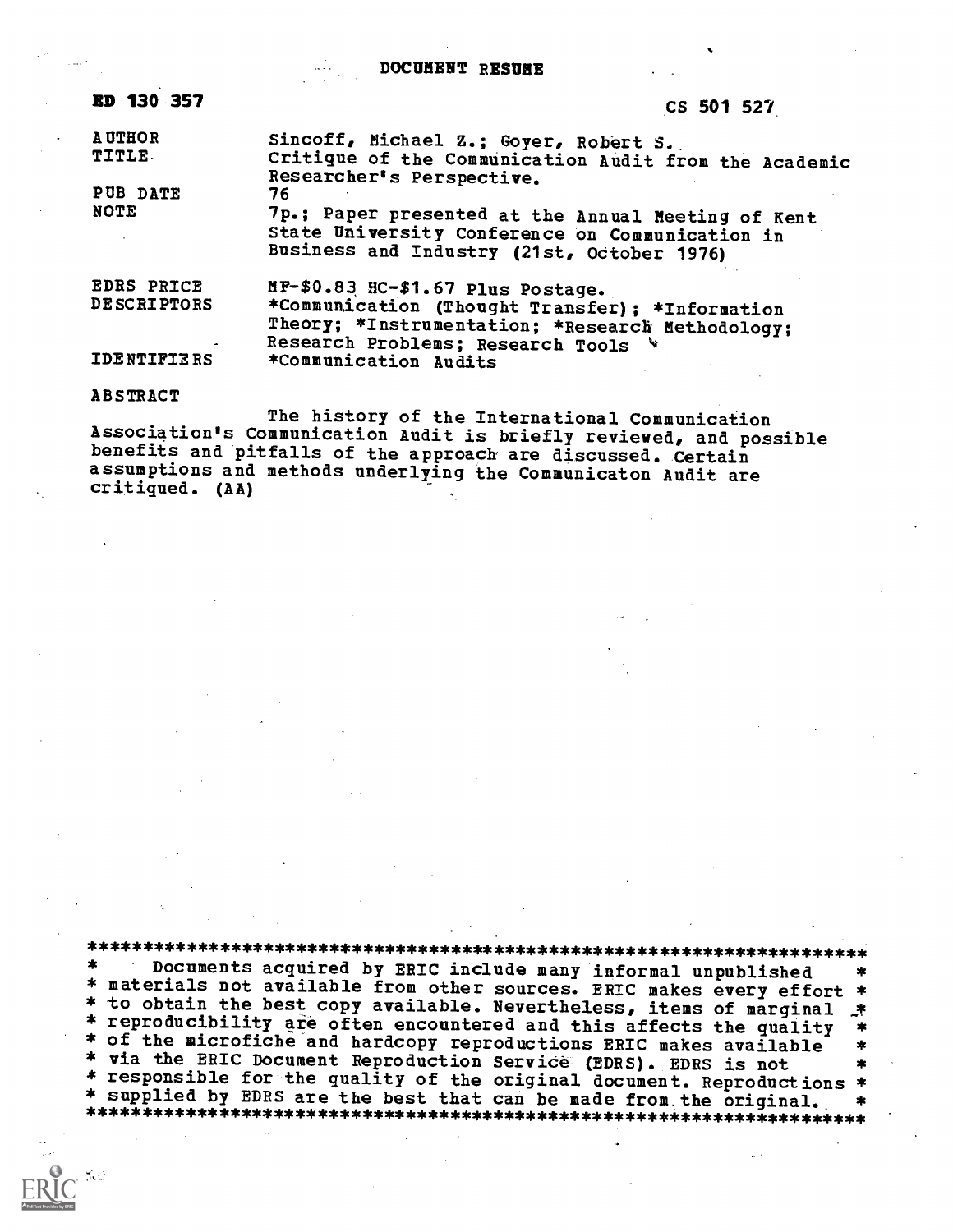## CENTER FOR COMMUNICATION STUDIES .01110 UNIVERSITY

 $\mathbf{a} = \mathbf{a} \times \mathbf{a}$ 

pertinence.

 $\mathcal{P}$ 

1.1.1

## SPECIAL. REPORT' #33 November, 1976

#### CRITIQUE OF THE COMMUNICATION AUDIT FROM THE ACADEMIC RESEARCHER'S PERSPECTIVE

Michael Z. Sincoff, Ph,D, Celanese Corporation New York, New York

### Robert S. Coyer, Ph.D. Ohio University Athens, Ohio

U.S. DEPARTMENT OF HEALTH, 'EDUCATION & WELFARE NATIONAL INSTITUTE OF EDUCATION

THIS DDCUMENT HAS BEEN REPRO. DUCED EXACTLY AS RECEIVED FROM THE PERSON DR ORGANIZATION ORIGIN-ATING IT POINTS DF VIEW OR OPINIONS STATED DO NOT NECESSARILY REPRE-SENT OF FICIAL NATIONAL INSTITUTE OF EDUCATION POSITION OR POLICY

. . .

This paper is intended to provide an informal critique of the "Communi-

cation Audit" currently under development by the International Communication

Association. It is written from the academic perspective of two individuals who, although having had limited recent direct involvement with the audit's . development, have followed it closely from inception. One author (Sincoff), . as Executive Secretary and member of the Board of Directors of ICA from 1970-73, served as the audit's initial coordinator of research teams from . . April 1972 to September 1972. The other author was a member of the Board of Directors from 1968-71 and 1973-76, and was an active supporter of the audit . project before that forum..

The remarks which follow are divided into two parts:  $(1)$  a general view .: of the possible benefits and pitfalls of the Communication Audit, and (2) a critique of the audit's assumptions and methods. Please note that we don't presume to be exhaustive in this critique; there are more plusses and minuses than we have chosen to comment upon. The criteria we used in selecting our points of focus were: (1) degree of theoretical importance, and (2) practical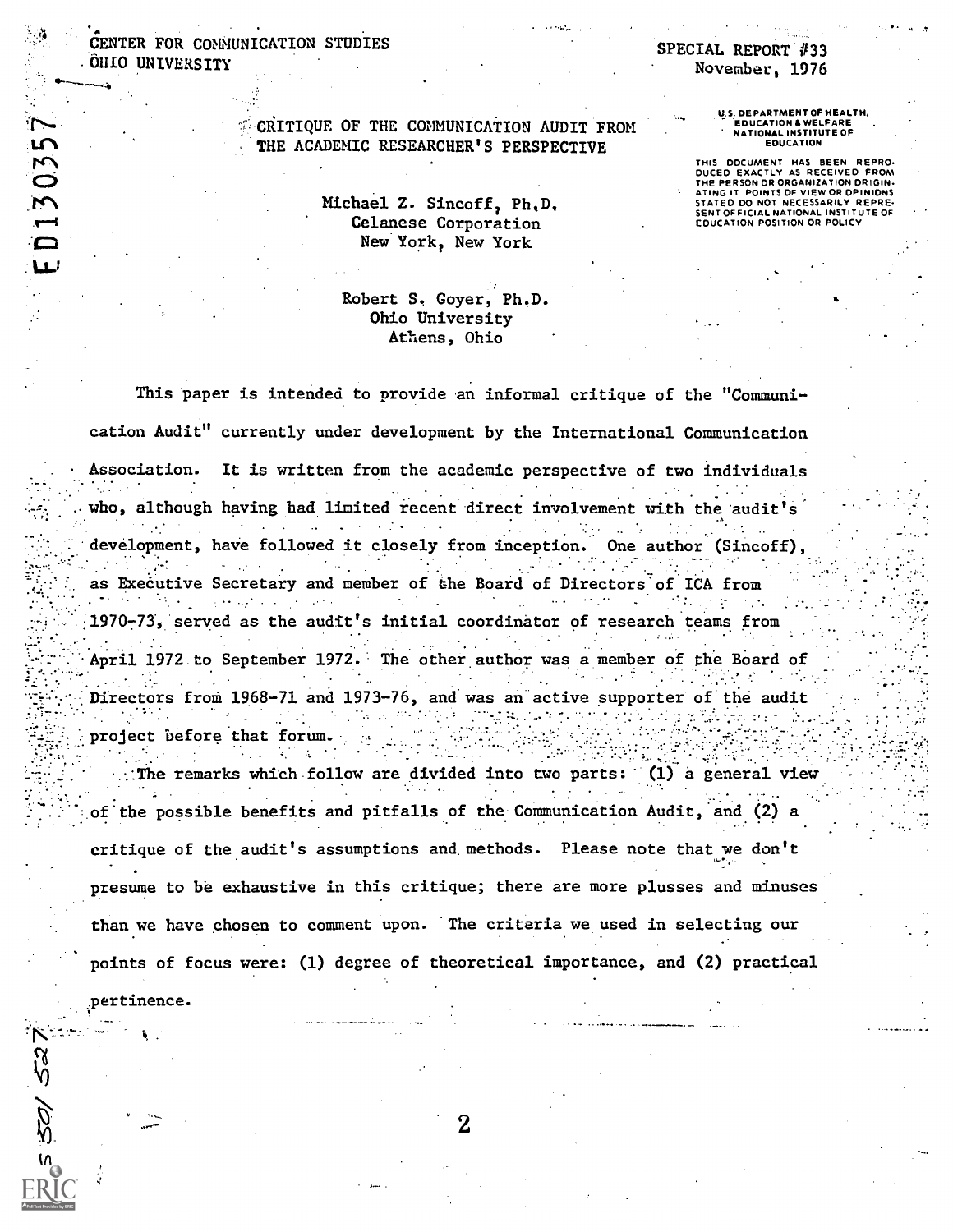## General Benefits and Liabilities:

Approximately five years have passed since the Organizational Commuaication Division of ICA initiated development of its communication audit research procedure. At the time of its inception, primarily sporadic and non-programmatic research attempts had been made to develop some form of standardized instrumentation suitable for the measurement of presumed-to-exist organizational communication variables. Heavy reliance had been placed on modifying and adapting existing instruments "borrowed" from disciplines other than communication. In this climate, the Communication Audit was born. To the best of our knowledge, it represented then, and represents today, the only broad-based, coordinated attempt by investigators trained primarily in the study of human communicative behavior in organizations to develop standardized instrumentation specifically associated with investigation and classification of communicative variables in complex organizations:

As pilot test data are generated and the audit instruments are refined, the audit should enable ultimately the establishment of a data bank of normative organizational communication data, a set of standardized data-gathering instruments, and a standardized analytical procedure allowing for simultaneous comparisons across different units of the same.organization and longitudnal. comparisons within the same unit over time. In short, the continuing development of the audit procedure coupled with additional refinement of the audit instruments will provide the researcher with opportunities to use a common yardstick to test and validate theories of organizational communication. with greater confidence and precision than has been possible heretofore.

Unfortunately, this perspective leads to potential liabilities of the Communication Audit from the viewpoint of the academic researcher, which leads us to suggest three cautions: (1) Audit data should not be gathered for their

Page 2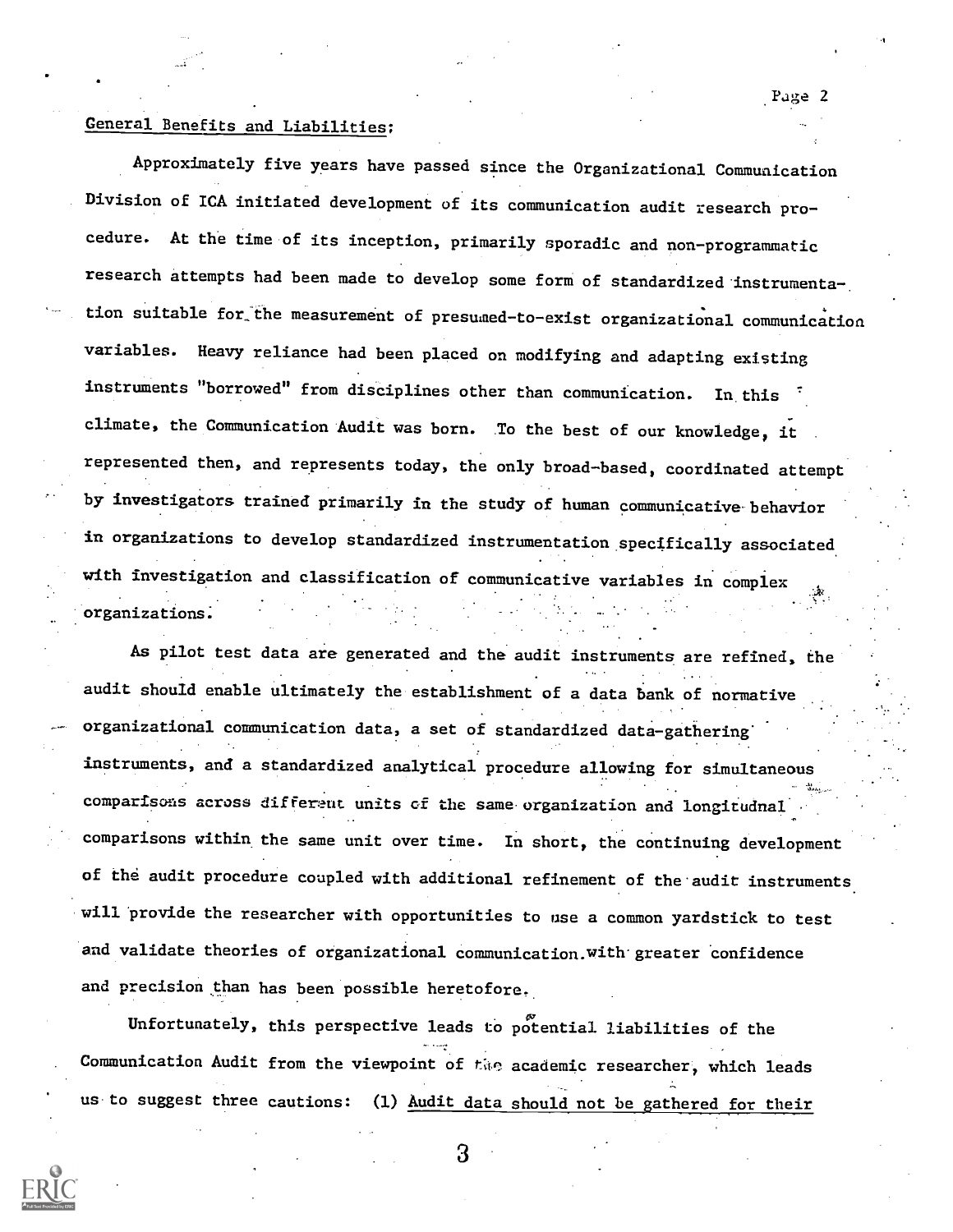own sake. While audit data are of inherent interest to the theoretician, <sup>t</sup> practitioner willdemand application of the results and guidance in using them. To that end, aside from theoretical speculation and hypothesis testing, at least one member of the audit team should be trained to give guidance in applying audit results, Moreover, a commonly held corporate view of the "outside consultant" (i.e., the communication auditor) is that such an individual has an underlying interest only in scheduling himself for further consultation. We suggest that while the auditor should be prepared to recommend specific courses of action based on the audit's results, he should not imply either covertly or overtly that he is the sole qualified person to effect action outcomes. (2) The audit is a diagnostic technique, not a "cure" for illness. Like any other tool, the audit's merit can be judged positively or negatively depending on how it is used and the behavioral modifications it subsequently generates within the organization. . The set of the set of the set of the set of the set of the set of the set of the set of the set of the set of the set of the set of the set of the set of the set of the set of the set of the set of the set of the set of At best it can accurately identify some communicational strengths and weaknesses in the organization; at worst it.may promise more than it can produce, kindle false hopes, and ultimately breed mistrust and actually create barriers to . effective communication in the organization. (3) The communication audit is only one of many organizational needs-analysis approaches. Researchers in any academic field often tend to view their discipline's training interests as the center of the universe. A communication auditor must maintain awareness that many organizations, business or otherwise, regularly conduct many types of needs-analyses (e.g., "human awareness", budgeting, career path training, etc.). To assume that a communication audit represents the only type of organizational audit is naive.

4

**Page**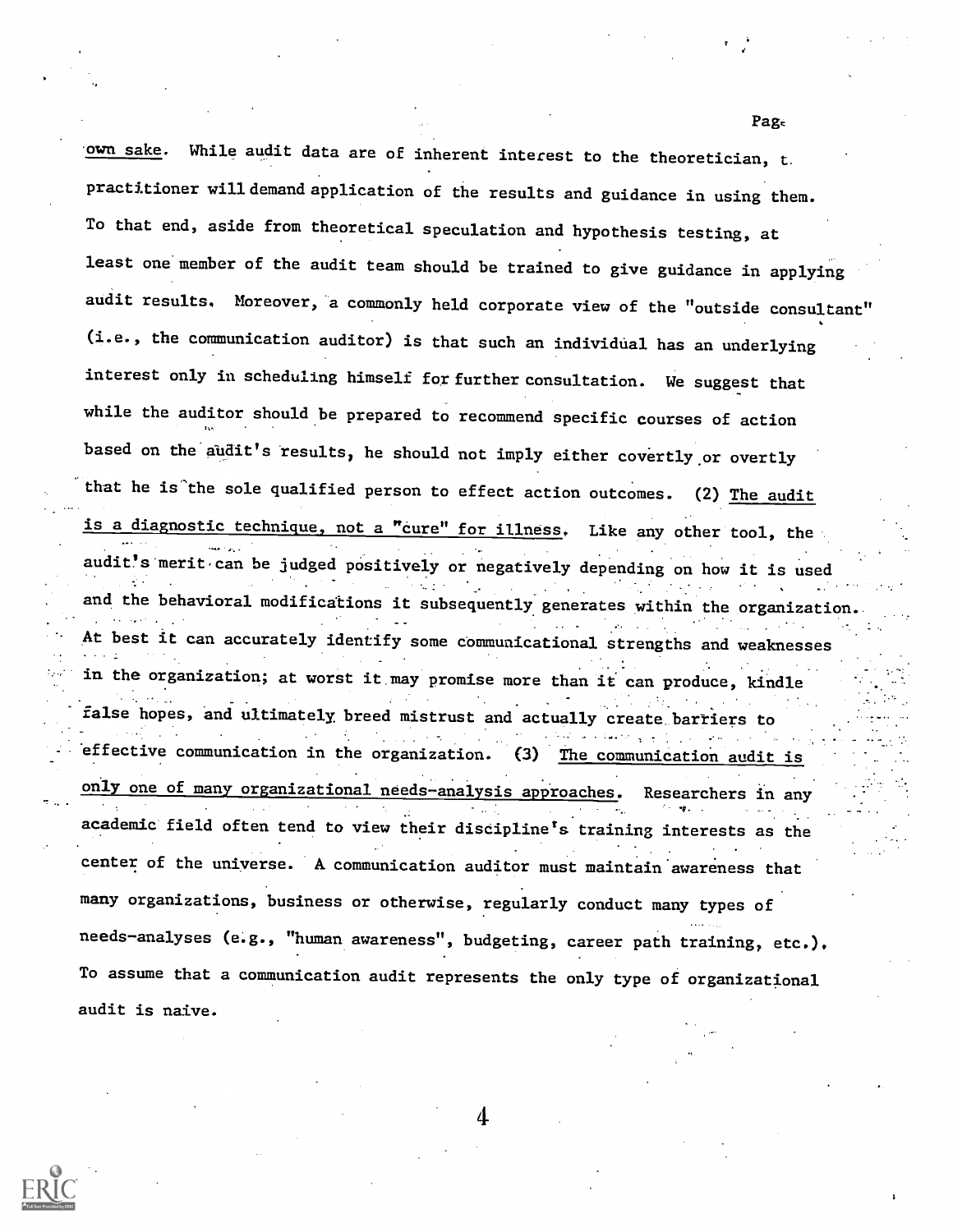# Critique of Audit Assumptions and Methods:

The overall methodology of the audit procedure has several things to commend it: (1) Its development has been broadly based on a variety of organizations and personnel, which enhances the possibility of making accurate cross-group comparisons, as well as providing a more substantial base for identifying critical variables. (2) In the best systems analysis tradition, the audit itself is constantly subject to iteration and subsequent refinement, thereby helping to insure both its stability over time and its pertinence at a given point in time. (3) It employs a variety (five) of data-gathering techniques, which provides a sounder basis for internally validating the information gathered in an organization, as well as helping to insure breadth of information:.

Page 4

Among the less commendable characteristics of the audit in our view are the following:

(1) The most.serious problem is the unnecessary lack-Of Precision in the ways in which the label "communication" is employed. We find this bewildering, in terms of the nature of the audit itself and the professional backgrounds of the developers of the audit. The label "communication" is not employed operationally in a consistent way, and the resulting ambiguity must certainly be counterproductive to the purpose and implementation of the audit and the interpretation of the audit results, from the standpoint of the auditor, subjects, and clients. At various points in the audit process, the word "communication" is used synonomously with "information" or "message" (as in the "Questionnaire Survey" and the "Communication Diary" sections of the audit), reflecting an assumption (demonstrably false in'our view) that simply receiving (interpreting?) a message stimulus

 $\overline{5}$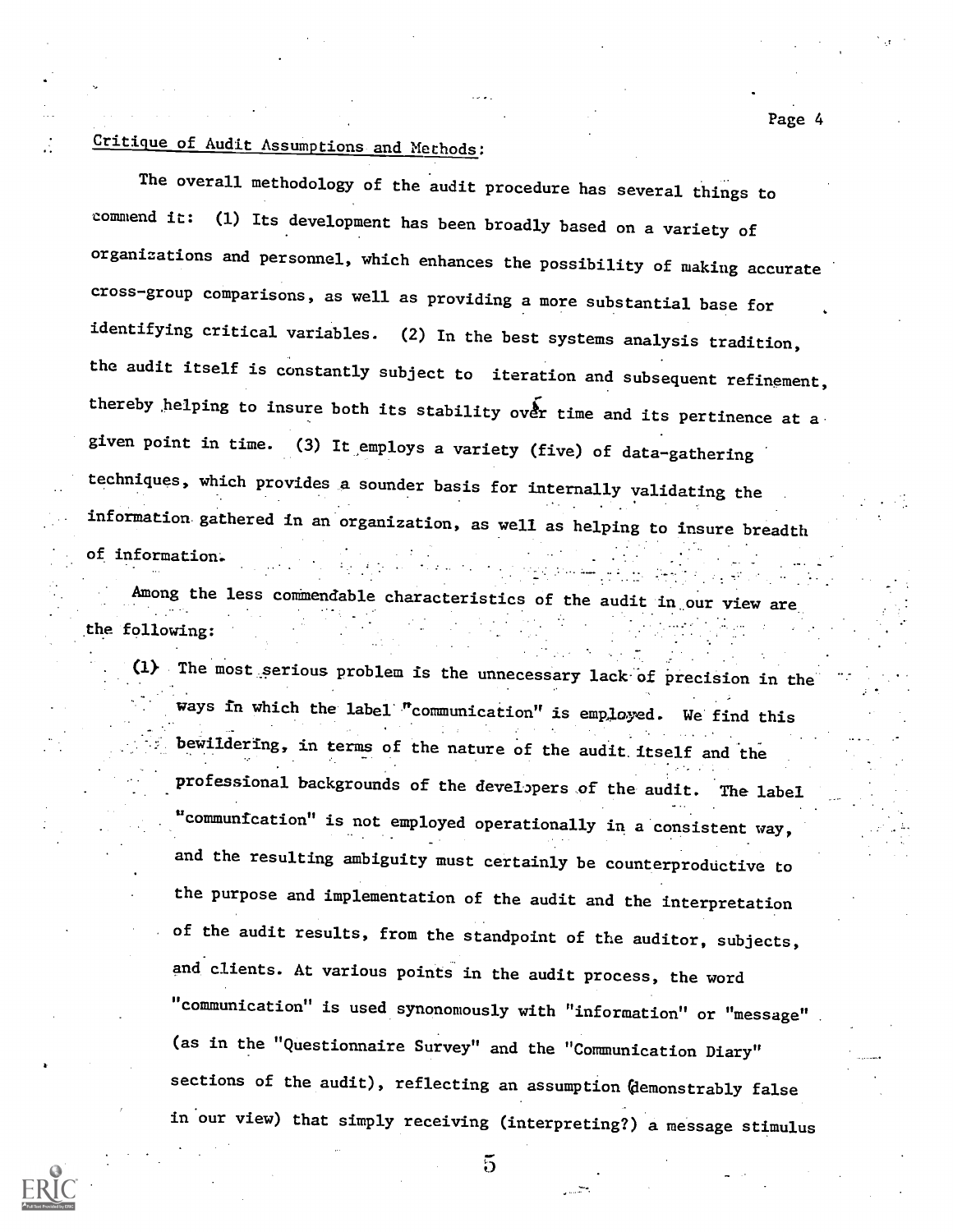guarantees "communication". We align ourselves with those theorists and practioners who define communication as the sharing or transgeneration of the experience symbolized by the message stimulus, and therefore reject the assumption that every instance of an individual's information processing activity which results in the assignment (occurrence, incidence, emergence) of meaning necessarily involves communication (making common, or sharing experience with another organism also capable of some ability to process information). 'In the "Network Analysis" section, "communication" is used synonomously with the notion of "transmission". These kinds of ambiguities lead o the formulation of such notions as "The communication was communicated but no communication occurred," which is so imprecise and ambiguous as. -to be nonsensical. We find this unnecessary and inappropriate, and in our view certainly should not be tolerated, much less actively encouraged, by professional researchers or practitioners in our field. (2) In general, we find that the opening instructions to the subjects for each section of the audit are of very uneven quality, For example, consider the instructions for the "Communication Experiences" section: "Check those descriptions which are extremely important to you in your organization," and in the very next sentence, "Check only 5 or 6 descriptions which most critically affect your performance of your daily job." These seem to us to be at least confusing, if not contradictory for conscientious respondents. It also seems to us that some of the instructions are unnecessarily wordy and involved, as in the instructions in the "Network Analysis" section, (This section,

Page 5

-V